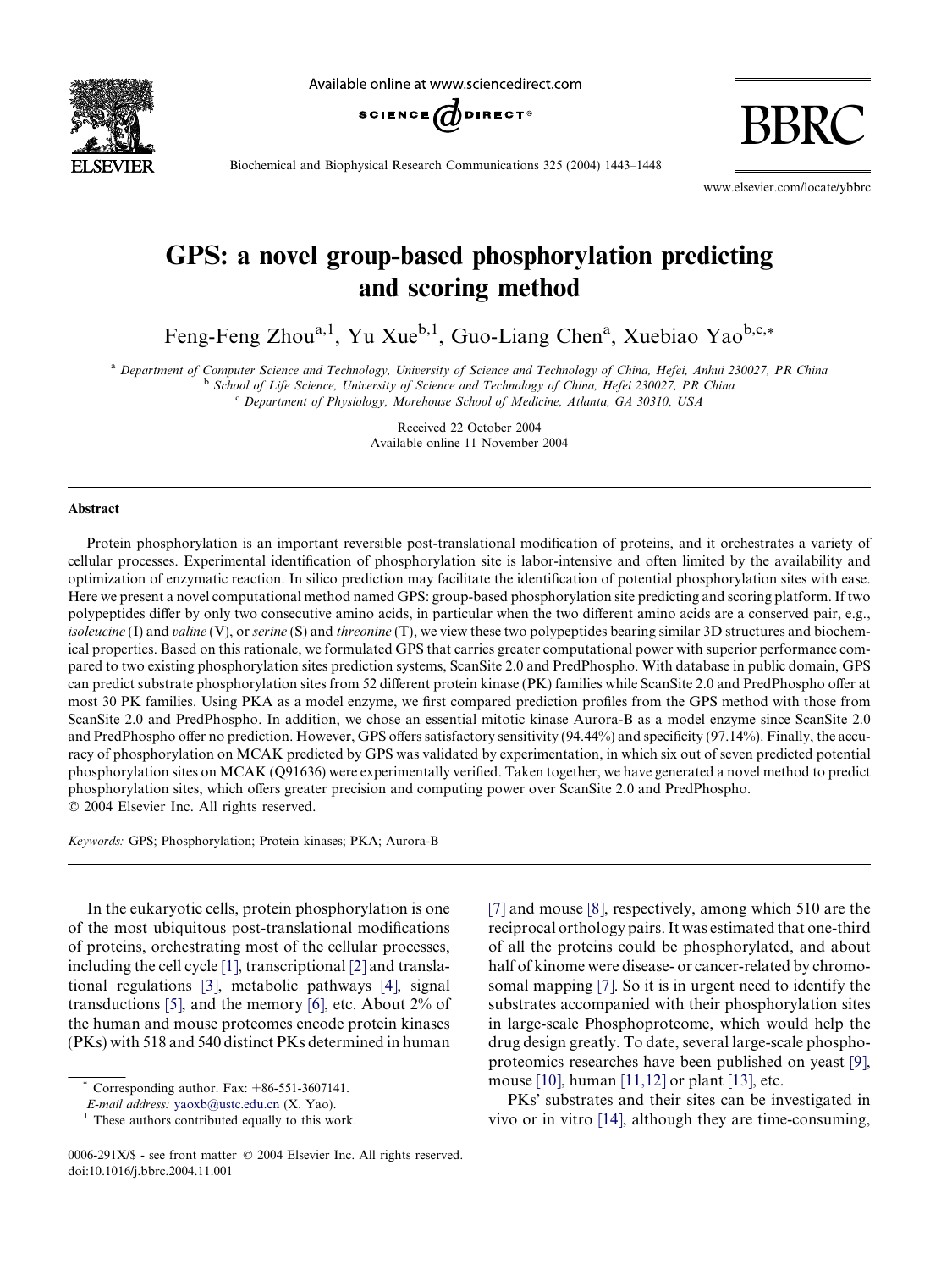labor-intensive, and expensive. Recently, there has been an intensive interest in developing novel technologies to identify phosphorylation sites in large scale, such as mass spectrometry (MS) [\[14\]](#page-4-0), peptide microarray [\[15\]](#page-4-0), and phosphospecific proteolysis [\[16\].](#page-4-0)

On the other hand, in silico prediction of phosphorylation sites based on primary protein sequences is much desirable and popular for its convenience and fast speed. There is a widely adopted rule that PKs' substrates could be phosphorylated at the specific sites with consensus sequences/motifs/functional patterns [\[17\].](#page-4-0) Net-Phos was based on artificial neural networks (ANN) [\[18\]](#page-4-0), which outperformed the consensus-sequence-based methods. However, it could not provide information about the corresponding kinases. The enhanced version, NetPhosK, incorporated the functionality of providing kinases' information, including  $\sim$ 17 PKs [\[19\]](#page-5-0). Another prediction system, Scansite [\[20\]](#page-5-0), constructed the profiles of phosphorylation sites of  $\sim$ 20 kinases, and could predict potential phosphorylation sites accompanied with their kinases. This method only requires phosphopeptides even without full-length protein sequences for profile training. Another similar method, PredPhospho, is based on Support Vector Machines (SVM, classes of ANN) [\[21\].](#page-5-0)

3D structure conservation/similarity was also regarded as an important characteristic to improve the substrate specificity [\[22,23\]](#page-5-0). These structural-based methods show excellent performance. But the 3D structure information of proteins is very limited compared to the huge number of proteins in the public databases. So these approaches still remain in their infancy.

Most of the current in silico prediction systems are based on ANNs, including SVMs. But they have very little biochemical meaning to biologists. In this article we design a more-meaningful method based on the substitution matrix, which includes many newly considered kinases.

#### Methods

Data collection. We get the data set of phosphorylation sites from Phospho.ELM [\[24\]](#page-5-0) which also includes the data of PhosphoBase [\[25\].](#page-5-0) After removing the phosphorylation sites with ambiguous information of PKs, we get 1404 items. We also manually checked the recent publications and got 597 more items. After clustering some homology PKs with too few known phosphorylation sites into a unique group, we got 52 PK families/PK groups, including ABL, ALK, AMPK, ATM, AURORA-B, BTK, CAK, CAM-II, CDK, CHK, CK1, CK2, DAPK, DNA-PK, EGFR, EPHA, FAK, FGFR, FYN, GRK, GSK3, IGFR, IKK, IR, JAK, LCK, LYN, MAPKK, MAPK, MAPKAPK2, MET, MTOR, NEK, P34CDC2, PAK, PDGFR, PDK, PHK, PKA, PKB, PKC, PKG, PKR, PLK, ROCK, S6K, SGK, SRC, SYK, TRK, VEGFR, and ZAP70, etc. Each group should contain at least 10 experimental verified phosphorylation sites.

Scoring strategy. A phosphorylation site with  $m$  upstream and  $n$ downstream amino acids, respectively, is called a phosphorylation site peptide PSP  $(m, n)$ . The biochemical characteristics of a phosphorylation site mainly depend on the neighboring amino acids [\[17,22\]](#page-4-0). So in this article, we only consider the heptapeptide sequence  $PSP(3, 3)$  [\[22\].](#page-5-0)

For the  $PSP(3, 3)$  of a known phosphorylation site, and a given peptide sequence with length 7 AA, if all the amino acids except one are the same according to their positions, we may assume with confidence that the given peptide sequence can also be phosphorylated by the same kinase of the known phosphorylation site, especially when the pair of different amino acids has similar biochemical properties. For example, such pairs are *isoleucine* (I) and *valine* (V), or *serine* (S) and threonine (T). Actually, there are two examples in our data set of known phosphorylation sites for the above pairs respectively (see in Table 1). We use the amino acid substitution matrix BLOSUM62 [\[26\]](#page-5-0) to evaluate the similarity between two peptide sequences with length 7 AA. Although other matrices could be used, the BLOSUM 62 matrix is chosen here.

For two amino acids a and b, let the substitution score between them in BLOSUM62 be Score $(a, b)$ . The *similarity* between two peptides A and B with length 7 AA is defined as:

$$
S(A, B) = \sum_{1 \le i \le 7} \text{Score}(A[i], B[i])
$$

Table 1

If  $S(A, B) \le 0$ , we redefine it as  $S(A, B) = 0$ . And if  $S(A, B) \ge 0$ , the distance between them is defined as:  $D(A, B) = 1/S(A, B)$ . If  $S(A, B) = 0$ ,  $D(A, B) = \infty$ .

As described in the above, two peptides may have similar biochemical characteristics if the score between them is high enough.

Clustering strategy. Taking all the  $PSP(3, 3)$  of a given kinase K as nodes, we connect them with edges whose weight is the distance between the pair of nodes. The nodes can be partitioned into several clusters according to the distances between them. If a peptide sequence with length 7 AA is close enough to one of the clusters, we may assume that this peptide can also be phosphorylated by kinase  $K$ . As in [Fig. 1,](#page-2-0) we assume that the nodes in cluster 1 and 2 represent the  $PSP(3,3)$  of kinase K. Since node  $P_1$  is closer to one of the clusters than  $P_2$ , we have more confidence to predict the corresponding peptide of  $P_1$  as a potential phosphorylation site of kinase  $K$ . If we take all the known sites as one cluster, it will be difficult to distinguish  $P_1$  and  $P_2$ .

Since there are limited number of known phosphorylation sites, such a strategy may fail to identify a potential phosphorylation site only when this peptide belongs to a cluster whose nodes are all unknown peptides.

We adopt the Markov Cluster Algorithm (MCL for short) [\[27,28\]](#page-5-0) to partition the above graph into several clusters. After this operation, we get a set of clusters of phosphorylation site peptides for each kinase, respectively.

Group-based phosphorylation scoring method (GPS). Based on the above clustering and scoring strategies, we designed the following algorithm to generate a score for a potential phosphorylation site  $P$  of kinase K.

|            |  | Four pairs of known phosphorylation sites with only one different |  |  |  |
|------------|--|-------------------------------------------------------------------|--|--|--|
| amino acid |  |                                                                   |  |  |  |

| Substrate          | Position          | PK.             | PSP(3,3)       | <b>PMID</b> |
|--------------------|-------------------|-----------------|----------------|-------------|
| P08238             | S <sub>225</sub>  | CK <sub>2</sub> | <b>KEISDDE</b> | 92065884    |
| P07900             | S <sub>230</sub>  | CK <sub>2</sub> | <b>KEVSDDE</b> | 89123325    |
| P <sub>20700</sub> | S <sub>392</sub>  | CDK             | <b>LSPSPSS</b> | 90263082    |
| P11516             | S392              | CDK.            | <b>LSPSPTS</b> | 93238752    |
| P <sub>15127</sub> | T <sub>1376</sub> | PKC             | <b>RVLTLPR</b> | 92065884    |
| P <sub>06213</sub> | T <sub>1375</sub> | PKC             | <b>RILTLPR</b> | 92065884    |
| P19491             | S717              | PKC             | VRKSKGK        | 96275134    |
| P19490             | T710              | PKC             | VRKTKGK        | 96275134    |
|                    |                   |                 |                |             |

The data are from Phospho.ELM (integrated with PhosphoBase).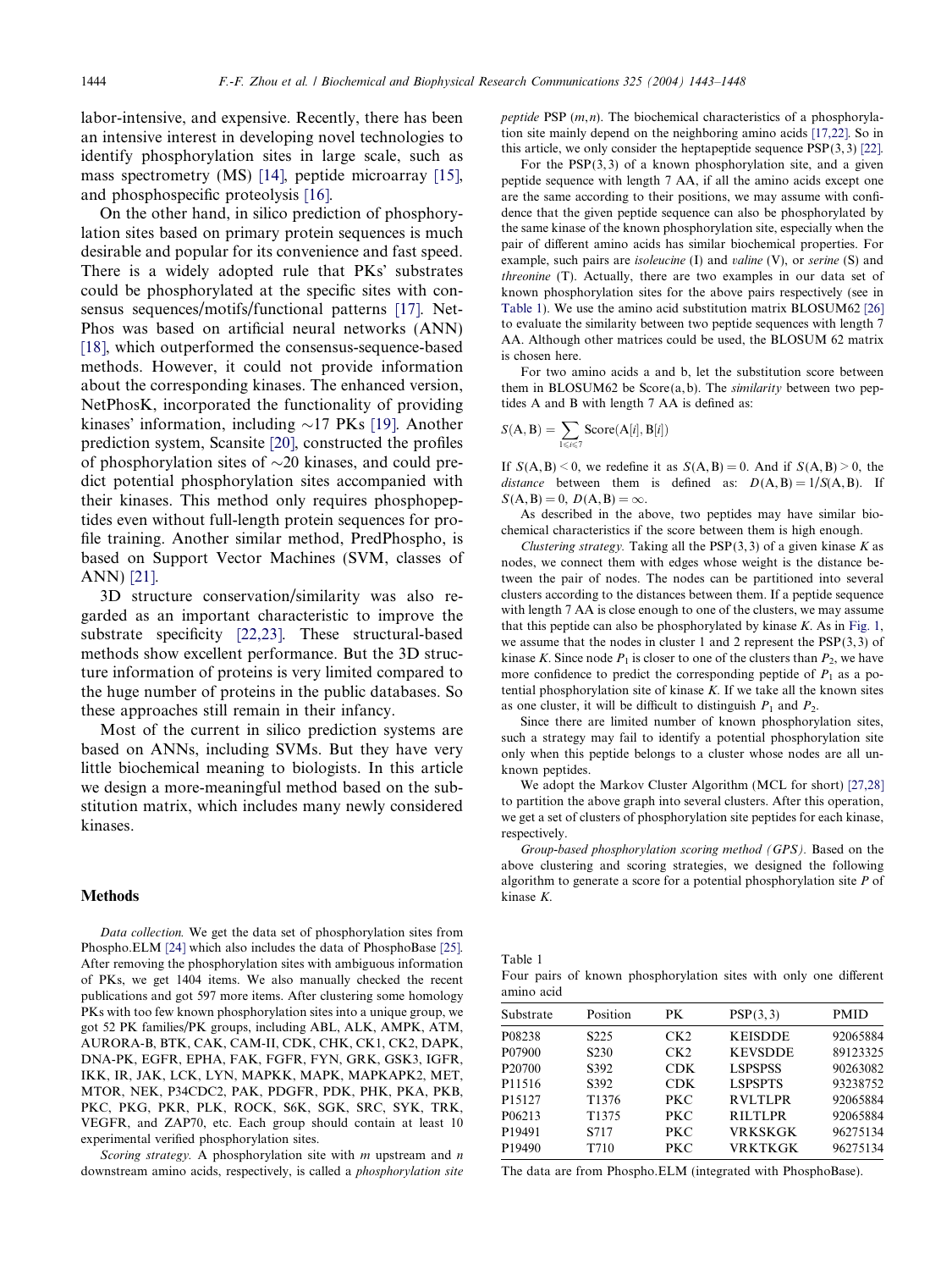<span id="page-2-0"></span>

Fig. 1. Why we should partition the known phosphorylation sites into clusters. We assume that the nodes in clusters 1 and 2 represent the PSP (3, 3) of kinase K. Since node  $P_1$  is closer to one of the clusters than  $P_2$ , we have more confidence to predict the corresponding peptide of  $P_1$  as a potential phosphorylation site of kinase K. If we take all the known sites as one cluster, it will be difficult to distinguish  $P_1$  and  $P_2$ .

| <b>Algorithm. Group-based Phosphorylation Scoring method</b><br>(GPS)                                                                                 |
|-------------------------------------------------------------------------------------------------------------------------------------------------------|
| <b>Input:</b> Kinase K, and the set C of clusters of K got in the<br>above section. A potential phosphorylation site peptide<br>sequence <i>Seq</i> . |
| <b>Output:</b> The calculated score for the possibility that Seq is                                                                                   |
| a phosphorylation site peptide of kinase K.                                                                                                           |
| <b>Operations:</b>                                                                                                                                    |
| For each cluster $C_i$ in $C$                                                                                                                         |
| ſ                                                                                                                                                     |
| For each peptide $P_i$ in $C_i$                                                                                                                       |
| ſ                                                                                                                                                     |
| Calculate the score $S(Seq, P_i)$                                                                                                                     |
| ł                                                                                                                                                     |
| $S_i = \left\{ \sum_i S(Seq, P_i) \right\} /  C_i $                                                                                                   |
| ł                                                                                                                                                     |
| $S(Seq) = \max_{i} \{S_i\}$                                                                                                                           |
| Return S(Seq).                                                                                                                                        |
|                                                                                                                                                       |

If the score of a peptide sequence by GPS for kinase  $K$  is high enough, we may assert that this peptide is a potential phosphorylation site of kinase K. Such a method is so simple that biologists may calculate the scores by hand. And we may also ignore the clustering strategy, and only calculate the score between a given peptide sequence and a known phosphorylation site to illustrate the possibility that the given peptide is a potential phosphorylation site.

# Results and discussion

### Performance on kinase PKA

We try to evaluate the performance of GPS method against two popular phosphorylation prediction systems, ScanSite 2.0 [\[20\]](#page-5-0) and PredPhospho [\[21\]](#page-5-0). ScanSite 2.0 provides phosphorylation site prediction for 26 kinases, while PredPhospho only provides such functionality for four groups and four families of kinases. Besides most of the kinases in the above two systems, GPS method also includes several kinases which came into focus recently, e.g., Aurora-B. In the following, we will mainly evaluate the performance of the three systems on kinase PKA.

Sensitivity  $(S_n)$  and specificity  $(S_n)$  are used to evaluate the prediction system's performance. The known phosphorylation sites of PKA are regarded as the positive data, while all the other [S, T, and Y] sites in the known phosphorylation substrates of PKA are regarded as the negative data. For the data which are predicted as positive, the real positive ones are called true positives (TP), while the others are called false positives (FP). For the data which are predicted as negative, the real positive ones are called false negatives (FN), while the others are called true negatives (TN). The sensitivity and specificity are defined as follows:

$$
S_n = \frac{\text{TP}}{\text{TP} + \text{FN}} \quad \text{and} \quad S_p = \frac{\text{TN}}{\text{TN} + \text{FP}}.
$$

As illustrated in [Table 2](#page-3-0), when a loose cut-off value 2 is applied, GPS (91.81%) can get a similar sensitivity to PredPhospho (93.60%), which outperforms that of ScanSite with any stringency (26.75%, 50.05%, and 70.72% for high, medium, and low stringency, respectively). At the same time, GPS can still get a satisfying specificity, 85.02% against 91.34% for PredPhospho, and 99.95%, 96.92%, and 92.86% for ScanSite with high, medium, and low stringency, respectively. To increase the specificity, we apply a more stringent cut-off value 3. From [Table 2](#page-3-0), the specificity of GPS method with the cut-off value 3 is increased to 92.15%, while the sensitivity is reduced by 9.35%. GPS method still outperforms ScanSite over the sensitivity, while keeping a satisfying specificity. Although ScanSite outperforms GPS method over specificity, the sensitivity is a bit too low, especially under the high and medium stringencies.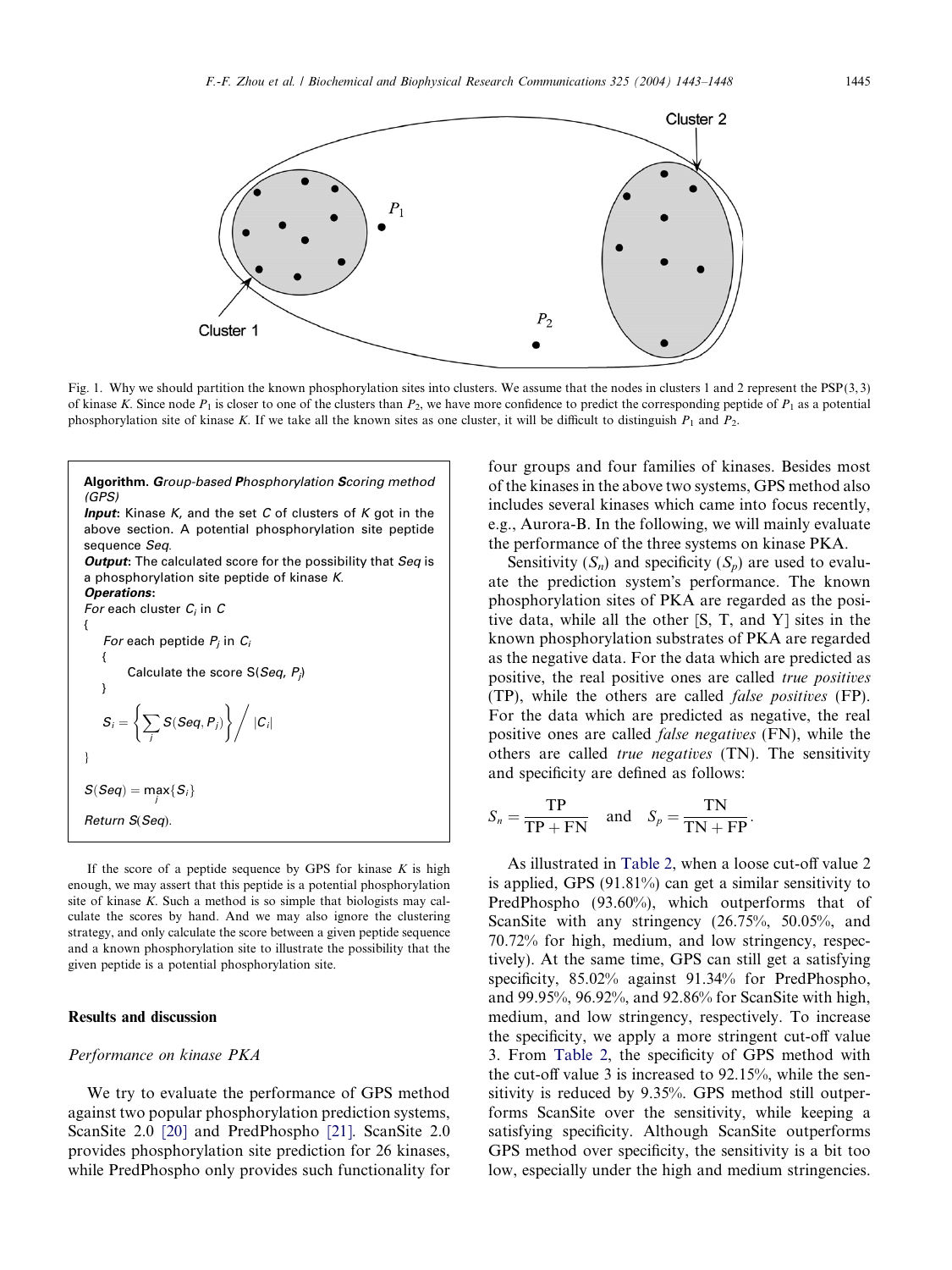| <b>PKA</b> | ScanSite with stringency |                |             | PredPhospho $(\% )$ | GPS with cut-off value |       |
|------------|--------------------------|----------------|-------------|---------------------|------------------------|-------|
|            | High $(\% )$             | Medium $(\% )$ | Low $(\% )$ |                     | 2(%)                   | 3(%)  |
| $S_n$      | 26.75                    | 50.05          | 70.72       | 93.60               | 91.81                  | 82.46 |
| $S_n$      | 99.95                    | 96.92          | 92.86       | 91.34               | 85.02                  | 92.15 |

Comparison of sensitivity and specificity of phosphorylation site predictions for PKA among GPS, ScanSite 2.0, and PredPhospho

Scansite has three stringencies: high, medium, and low, while the PredPhospho scores each predicted sites, and all predictions were adopted. The cutoff values of GPS are set as 2 and 3 for comparison, separately.

PredPhospho is a good prediction system for phosphorylation sites, but they only provide the prediction for four groups and four families of kinases. Our method can predict phosphorylation sites for 52 kinases. So GPS method may be a good complementary tool to ScanSite 2.0 and PredPhospho.

We also make a leave-one-out validation on kinase PKA. There are only 17 known phosphorylation sites with scores lower than the cut-off value 2 (90.56%, that is 173 out of 180). For a more stringent cut-off value 3, the value is increased to 3 (81.67%, that is 147 out of 180).

To illustrate the performance of GPS method on the random sequences, we randomly generated 1000 serine sites and threonine sites. The distributions of GPS scores of serine sites and threonine sites are as in Figs. 2A and B, respectively.

## Performance of kinase Aurora-B

Protein kinase Aurora-B is a member of the Aurora/ Ipl1 family, which is important in cell division [\[29\]](#page-5-0), orchestrating chromosome segregation [\[30\]](#page-5-0) and progression of cytokinesis [\[31\].](#page-5-0) Aurora/Ipl1 family is much



Fig. 2. The distributions of GPS scores of kinase PKA on randomly generated heptapeptides of serine (XXXSXXX) and threonine (XXXTXXX), which X represent any amino acid. With the cut-off value as  $2, \sim8\%$  will be predicted as positive totally. And only 2.6% is predicted as positive with cut-off as 3, totally. (A) We randomly generate 1000 serine heptapeptides. If we follow the cut-off value as 2, then 12.8% will be predicted as positive, while only 4.6% is predicted as positive with cut-off as 3. (B) The distribution of GPS scores on 1000 threonine heptapeptides. Following the cut-off as 2, 3.1% will be predicted as positive, with 0.6% positive prediction with the cut-off as 3.



Fig. 3. Validation of GPS predicted results of kinase Aurora-B against experimental results. (A) The prediction of Xenopus MCAK (Swissprot Accession No.: Q91636). GPS method predicts seven sites as positive (T95, S110, S161, S177, S196, S253, and S555), of which six sites (T95, S110, S161, S177, S196, and S253) were experimentally verified as phosphorylation sites of PK Aurora-B [\[37,38\].](#page-5-0) (B) Aurora-B can phosphorylate type III intermediate filaments GFAP (Swissprot Accession No.: P14136) and Desmin (Swissprot Accession No.: P17661). Our GPS method predicts four and three sites on GFAP (T7, S13, S38, and S68) and Desmin (T16, S44, and S59), respectively, which the phosphorylation sites T7, S13, and S38 of GFAP with T16 and S59 were experimental verified.

<span id="page-3-0"></span>Table 2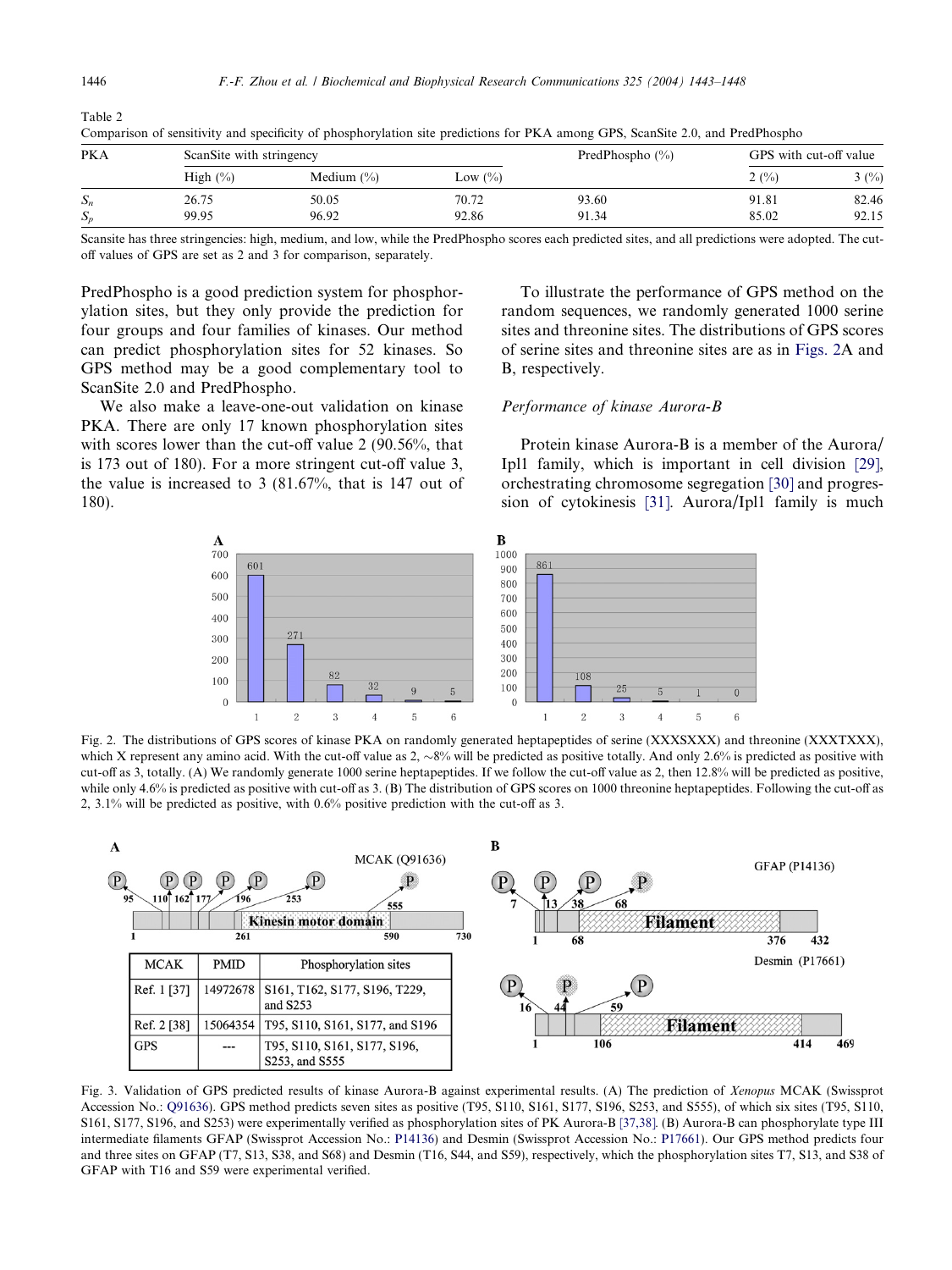<span id="page-4-0"></span>conserved in eukaryotic organisms, even between budding yeast and human. During mitosis, Aurora-B will localize on kinetochore in metaphase, forming a protein complex with INCENP, Survivin, and Borealin [\[32\].](#page-5-0) And it will move to midbody in cytokinesis [\[33\].](#page-5-0) Aurora-B is overexpressed in several cancer cells [\[34\]](#page-5-0) and implicated in tumorigenesis [\[35\]](#page-5-0). So it is in urgent need to map the phosphorylation substrates with their sites of Aurora-B.

In the literature, we manually curated 10 well-known phosphorylation substrates with 19 sites of Aurora-B. By leave-one-out test, there is only one known phosphorylation site with score (3.22) lower than the cutoff value 3.7 (sensitivity: 94.44%, that is 17 out of 18). The specificity of Aurora-B with cut-off value 3.7 can even reach 97.14%.

It is reported that Aurora-B could phosphorylate the microtubule depolymerase MCAK (mitotic centromereassociated kinesin) during cell division and control its centromere/kinetochore localization and catalytic activity [\[36\]](#page-5-0). Two research groups mapped the phosphorylation sites on MCAK by Mass Spectrometry method [\[37,38\].](#page-5-0) Here we validate our predictions against the experimental results (see in [Fig. 3](#page-3-0)A). Our GPS method predicts seven potential phosphorylation sites on Xenopus MCAK (Q91636), among which six predicted sites are in at least one of the experiments (T95, S110, S161, S177, S196, and S253). Another predicted phosphorylation site S555 may need to be verified in vivo or in vitro.

Another example is the phosphorylation of the type III intermediate filaments GFAP and Desmin by Aurora-B at cleavage furrow/midbody during cytokinesis, which will reduce their filament forming ability [\[31\].](#page-5-0) There are three and two verified phosphorylated sites of Aurora-B on GFAP (T7, S13, and S38) and Desmin (T16 and S59), respectively. And our GPS approach predicts four and three sites on GFAP (T7, S13, S38, and S68) and Desmin (T16, S44, and S59), respectively (see in [Fig. 3](#page-3-0)B).

So GPS method on kinase Aurora-B may be a helpful tool to experimentalists, who focus on mitosis dynamics.

### Acknowledgments

We thank Dr. T.J. Gibson and Dr. F. Diella for providing the data set of Phospho.ELM for this study. This work was supported by grants from Chinese Natural Science Foundation (39925018 and 30121001), Chinese Academy of Science (KSCX2-2-01), Chinese 973 project (2002CB713700), and American Cancer Society (RPG-99-173-01) to X. Yao. X. Yao is a GCC Distinguished Cancer Research Scholar.

#### References

- [1] Y. Lou, J. Yao, A. Zereshki, Z. Dou, K. Ahmed, H. Wang, J. Hu, Y. Wang, X. Yao, NEK2A interacts with MAD1 and possibly functions as a novel integrator of the spindle checkpoint signaling, J. Biol. Chem. 279 (2004) 20049–20057.
- [2] S. Uddin, F. Lekmine, A. Sassano, H. Rui, E.N. Fish, L.C. Platanias, Role of Stat5 in type I interferon-signaling and transcriptional regulation, Biochem. Biophys. Res. Commun. 308 (2003) 325–330.
- [3] F. Yoshizawa, E. Watanabe, K. Sugahara, Y. Natori, Translational initiation regulators are hypophosphorylated in rat liver during ethionine-mediated ATP depletion, Biochem. Biophys. Res. Commun. 298 (2002) 235–239.
- [4] A.J. Meijer, P.F. Dubbelhuis, Amino acid signalling and the integration of metabolism, Biochem. Biophys. Res. Commun. 313 (2004) 397–403.
- [5] S. Choudhary, A. Kumar, R.K. Kale, L.G. Raisz, C.C. Pilbeam, Extracellular calcium induces COX-2 in osteoblasts via a PKA pathway, Biochem. Biophys. Res. Commun. 322 (2004) 395–402.
- [6] P.K. Dash, S.A. Orsi, M. Moody, A.N. Moore, A role for hippocampal Rho-ROCK pathway in long-term spatial memory, Biochem. Biophys. Res. Commun. 322 (2004) 893–898.
- [7] G. Manning, D.B. Whyte, R. Martinez, T. Hunter, S. Sudarsanam, The protein kinase complement of the human genome, Science 298 (2002) 1912–1934.
- [8] S. Caenepeel, G. Charydczak, S. Sudarsanam, T. Hunter, G. Manning, The mouse kinome: discovery and comparative genomics of all mouse protein kinases, Proc. Natl. Acad. Sci. USA 101 (2004) 11707–11712.
- [9] S.B. Ficarro, M.L. McCleland, P.T. Stukenberg, D.J. Burke, M.M. Ross, J. Shabanowitz, D.F. Hunt, F.M. White, Phosphoproteome analysis by mass spectrometry and its application to Saccharomyces cerevisiae, Nat. Biotechnol. 20 (2002) 301– 305.
- [10] B.A. Ballif, J. Villen, S.A. Beausoleil, D. Schwartz, S.P. Gygi, Phosphoproteomic analysis of the developing mouse brain, Mol. Cell. Proteomics (2004) [Epub ahead of print].
- [11] S.A. Beausoleil, M. Jedrychowski, D. Schwartz, J.E. Elias, J. Villen, J. Li, M.A. Cohn, L.C. Cantley, S.P. Gygi, Large-scale characterization of HeLa cell nuclear phosphoproteins, Proc. Natl. Acad. Sci. USA 101 (2004) 2130–2135.
- [12] Y.P. Lim, L.S. Diong, R. Qi, B.J. Druker, R.J. Epstein, Phosphoproteomic fingerprinting of epidermal growth factor signaling and anticancer drug action in human tumor cells, Mol. Cancer Ther. 2 (2003) 1369–1377.
- [13] T.S. Nuhse, A. Stensballe, O.N. Jensen, S.C. Peck, Phosphoproteomics of the Arabidopsis plasma membrane and a new phosphorylation site database, Plant Cell 16 (2004) 2394–2405.
- [14] C. Kraft, F. Herzog, C. Gieffers, K. Mechtler, A. Hagting, J. Pines, J.M. Peters, Mitotic regulation of the human anaphase-promoting complex by phosphorylation, EMBO J. 22 (2003) 6598–6609.
- [15] L. Rychlewski, M. Kschischo, L. Dong, M. Schutkowski, U. Reimer, Target specificity analysis of the Abl kinase using peptide microarray data, J. Mol. Biol. 336 (2004) 307–311.
- [16] Z.A. Knight, B. Schilling, R.H. Row, D.M. Kenski, B.W. Gibson, K.M. Shokat, Phosphospecific proteolysis for mapping sites of protein phosphorylation, Nat. Biotechnol. 21 (2003) 1047–1054. Erratum in: Nat. Biotechnol. 21 (2003) 1396..
- [17] A. Kreegipuu, N. Blom, S. Brunak, J. Jarv, Statistical analysis of protein kinase specificity determinants, FEBS Lett. 430 (1998) 45– 50.
- [18] N. Blom, S. Gammeltoft, S. Brunak, Sequence and structurebased prediction of eukaryotic protein phosphorylation sites, J. Mol. Biol. 294 (1999) 1351–1362.